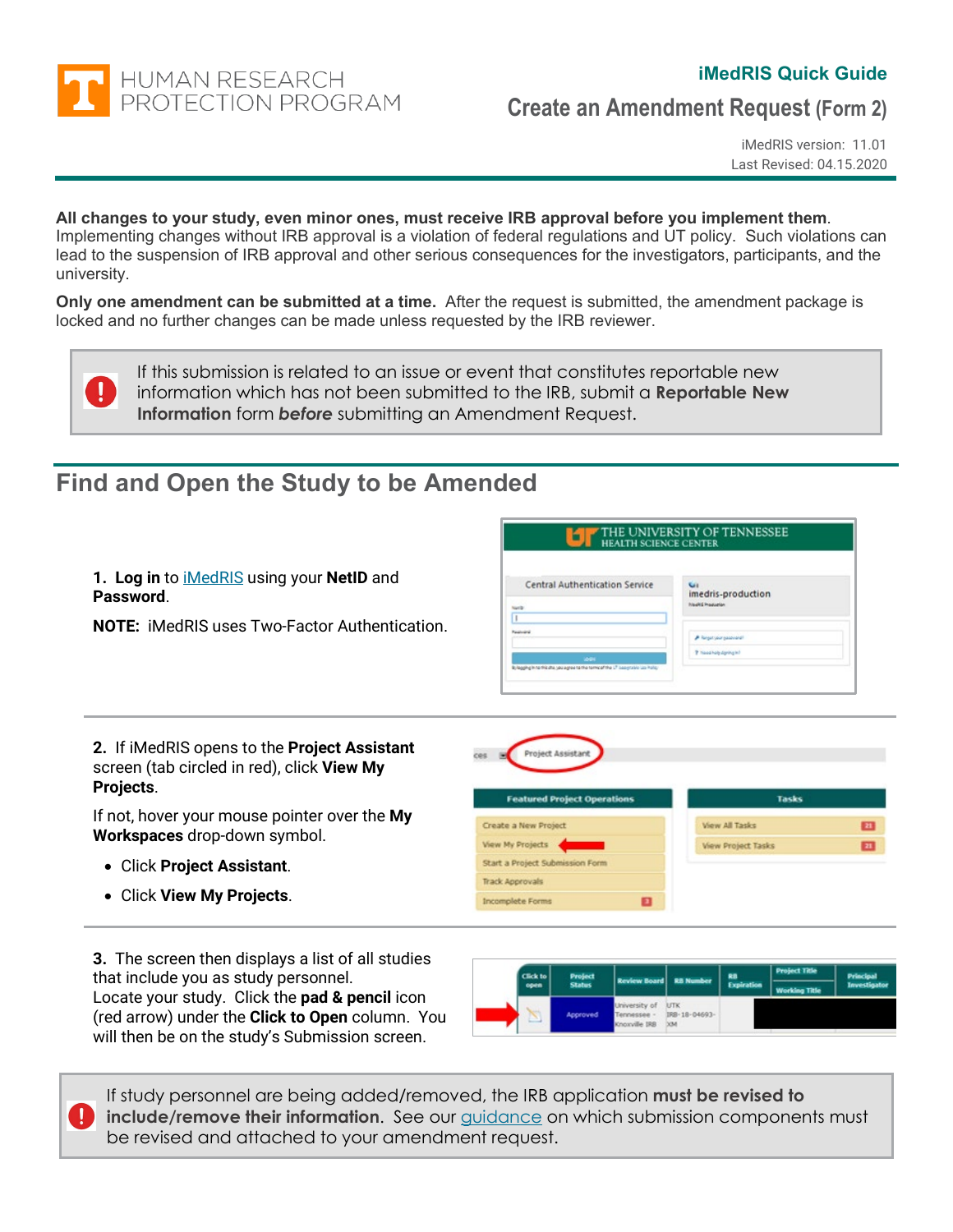## <span id="page-1-0"></span>**Revise the IRB Application**

#### **4. Project Application** screen

Find the version you want to revise. On the far right, click under **Create a Revised Application**, circled in red. (If your amendment does not require changes to the IRB application, skip this section.)

**TIP**: Revisions are typically made to the currently approved application. The currently approved version says **Yes** (red arrow) under the **Approved** column. Click the **folder** icon under the **Show Rev.** column to view past versions.

If **prompted by a pop-up window** to confirm creating a revised application, click **OK**.

**5. Application Form** screen

The editable version of the application form opens to the first screen, **1.0 General Information Screen**.

Navigate through any form screen sections by clicking **either**:

 $\bullet$  click  $\Box$  Save and Continue to Next Section to Save changes and continue to the next screen;

#### **OR**

• click the screen section on the navigation bar.  $Click \nightharpoonup$  save section to save your changes **before** leaving that screen section.

#### **TIP**: Adding/Removing UTK personnel?

Revise **ALL** the following screen sections:

- **3.0 Grant key personnel access to the study** (circled in red),
- **(415) UTK Key Project Study Contact Information**, (circled in red), and
- **(417) UTK Key Project Study Personnel Credentials**.

For step-by-step instructions on adding or removing study personnel, see our guidance, [Add or Remove ONLY UTK Personnel Request.](https://irb.utk.edu/imedris-guides/)

|   | 1 result(s) found |                         |                                                               |           |                                |                      |                               |                         |                                | <b>Compare Two Selected Versions</b>             |
|---|-------------------|-------------------------|---------------------------------------------------------------|-----------|--------------------------------|----------------------|-------------------------------|-------------------------|--------------------------------|--------------------------------------------------|
| 厦 |                   | Show Edit/<br>Rev. View | <b>Application Type</b>                                       | Approved? | <b>Approval</b><br><b>Date</b> | <b>Created</b><br>By | <b>Date</b><br><b>Created</b> | <b>Modified</b><br>by   | <b>Date</b><br><b>Modified</b> | Create a<br><b>Revised</b><br><b>Application</b> |
| Ð |                   |                         | UTK Knoxville Main<br>Campus IRB Application<br>(Version 1.2) | Yes       | 03/26/2019                     | Jennifer<br>Dunn     | $03 - 07 -$<br>2019<br>12:08  | <b>Jennifer</b><br>Dunn | $03 - 07 -$<br>2019<br>12:08   | ×                                                |







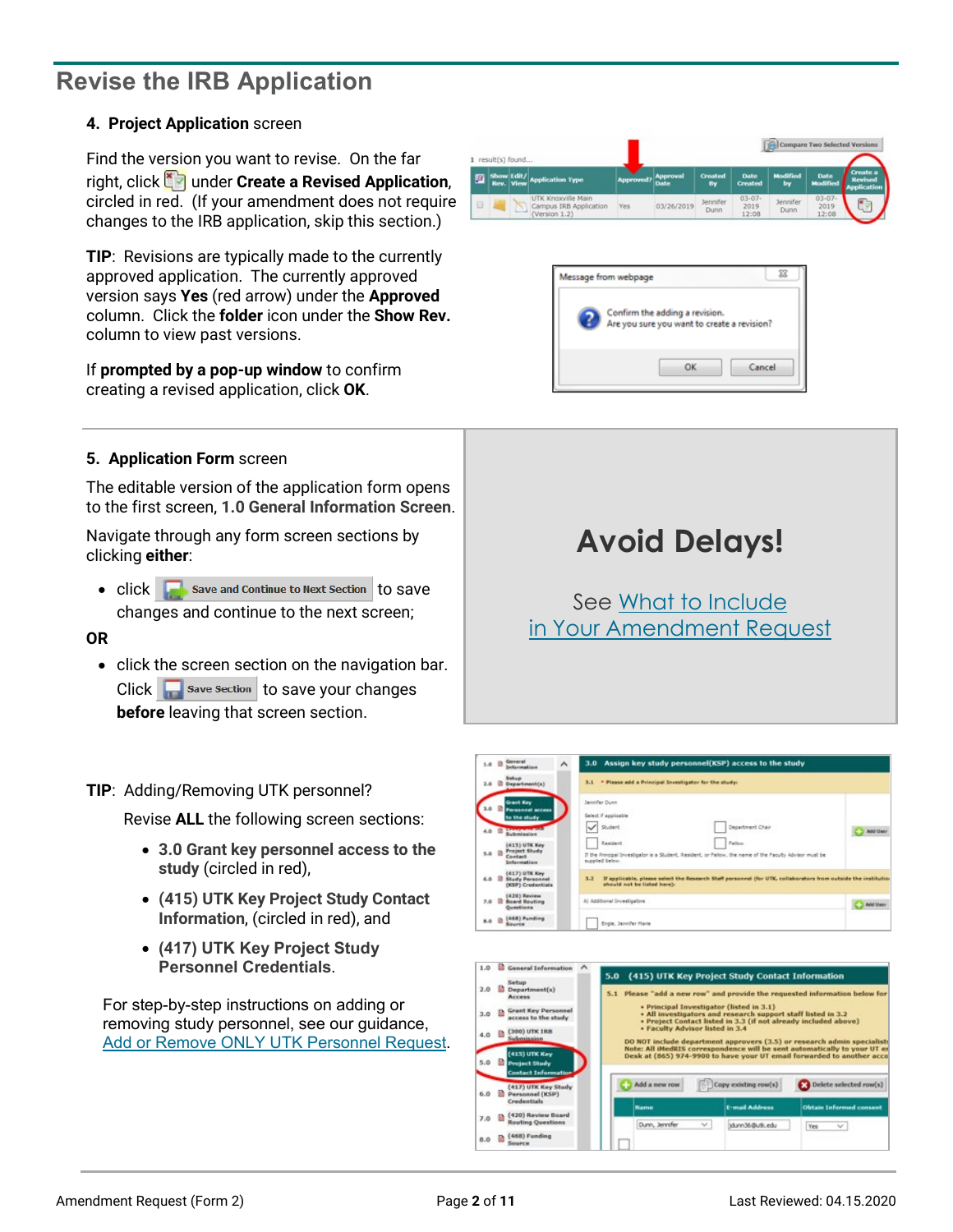**6. After** completing your changes to the IRB application form:

- Click the last screen section, **(1000) Routing for Signatures and Attaching Documents**, outlined in red.
- Make any needed changes to this screen, when finished, click **Save and Continue to Next Section**, circled in red.
- You will be returned to the **Project Application** screen (as in **Step 4** above).

| Section view of Application                                        | Entire view of the Application                                                                                                                                                                                                                                                     |
|--------------------------------------------------------------------|------------------------------------------------------------------------------------------------------------------------------------------------------------------------------------------------------------------------------------------------------------------------------------|
| (1400) Participant<br>17.0 <sub>0</sub><br>Population              | 23.0 (10000) Routing for Signatures and Attaching Documents                                                                                                                                                                                                                        |
| [1488] Vulnerable<br>18.0 lb<br><b>Participants</b>                | 23.1 The following text box is provided in the event that you need to share additional information<br>with the Review Board.                                                                                                                                                       |
| 19.0 B (1490) FERRA                                                |                                                                                                                                                                                                                                                                                    |
| (1494) Study/Project<br>20.0 L<br>Duration                         | 87.8                                                                                                                                                                                                                                                                               |
| (3300) Conflict of<br>$21.0$ $B$<br>Informat                       |                                                                                                                                                                                                                                                                                    |
| (3450) Probected Health<br>22.0 <sup>12</sup><br>Information (PHT) | đ                                                                                                                                                                                                                                                                                  |
| (100001 Routing for<br>33.0<br><b>Signatures and Attaching</b>     | 23.2 After clicking the "Save and Continue" button, you will advance to the routing form in order to<br>attack any supporting documents (such as consent forms) and to send the submission to the<br>necessary personnel for their signatures. Please Click on "Save and continue" |

- **7.** On the **Project Application** screen:
	- **Confirm** the version displayed indicates **a new version number** (red arrow) and **Approved?** column should say **No**.
	- Click **Back**, circled in red, to return to the **Submissions** screen.

### **Create an Amendment Form**

- **8. Submissions** screen
- Click **Amendment Request (Form 2)**, red arrow.
- Any changes made to the study components **MUST ALSO BE REFLECTED** in the Amendment Request form.

|        | result(s) found |                                                            |                  |                                |                         | Compare Two Selected Versions |                    | Delete Selected Version        |                                                  |
|--------|-----------------|------------------------------------------------------------|------------------|--------------------------------|-------------------------|-------------------------------|--------------------|--------------------------------|--------------------------------------------------|
| 圓      |                 | Show Edit/<br>Rev. View Application Type                   | <b>Approved?</b> | <b>Approval</b><br><b>Date</b> | <b>Created By</b>       | <b>Date</b><br>Created        | <b>Modified by</b> | <b>Date</b><br><b>Modified</b> | Create a<br><b>Revised</b><br><b>Application</b> |
| $\Box$ |                 | UTK Knoxville Main Campus<br>IRB Application (Version 1.3) | No               |                                | Jennifer<br><b>Dunn</b> | $03 - 26 -$<br>2019 12:35     | Jennifer<br>Dunn   | $03 - 26 -$<br>2019 12:47      |                                                  |

| <b>Protocol Items</b>                    |  |
|------------------------------------------|--|
| <b>Project Application</b>               |  |
| <b>Informed Consent</b>                  |  |
| <b>Other Project Documents</b>           |  |
|                                          |  |
| Add or Remove ONLY UTK Personnel Request |  |

 $\mathbf 0$ 

If the amendment is limited to **ONLY** adding or removing UT study personnel, and changes to study materials are limited to their addition/removal, consider using the **[Add](https://irb.utk.edu/imedris-guides/)  [or Remove ONLY UTK Personnel Request](https://irb.utk.edu/imedris-guides/)**.

#### **9. Amendment Request** screen

Click **Add a New Form** to create a new amendment.

**TIP:** If previous requests were created using this form, those are displayed on this screen.

|   | : result(s) found |               |                      |                       |                   |                                     |                                  |     |
|---|-------------------|---------------|----------------------|-----------------------|-------------------|-------------------------------------|----------------------------------|-----|
|   | Show<br>Rev       | Edit/<br>View | Ref<br><b>Number</b> | Sub.<br><b>Rounds</b> | Track<br>Location | <b>Process</b><br><b>Submission</b> | <b>Submission</b><br><b>Date</b> | Cre |
| 層 |                   |               |                      |                       |                   |                                     |                                  |     |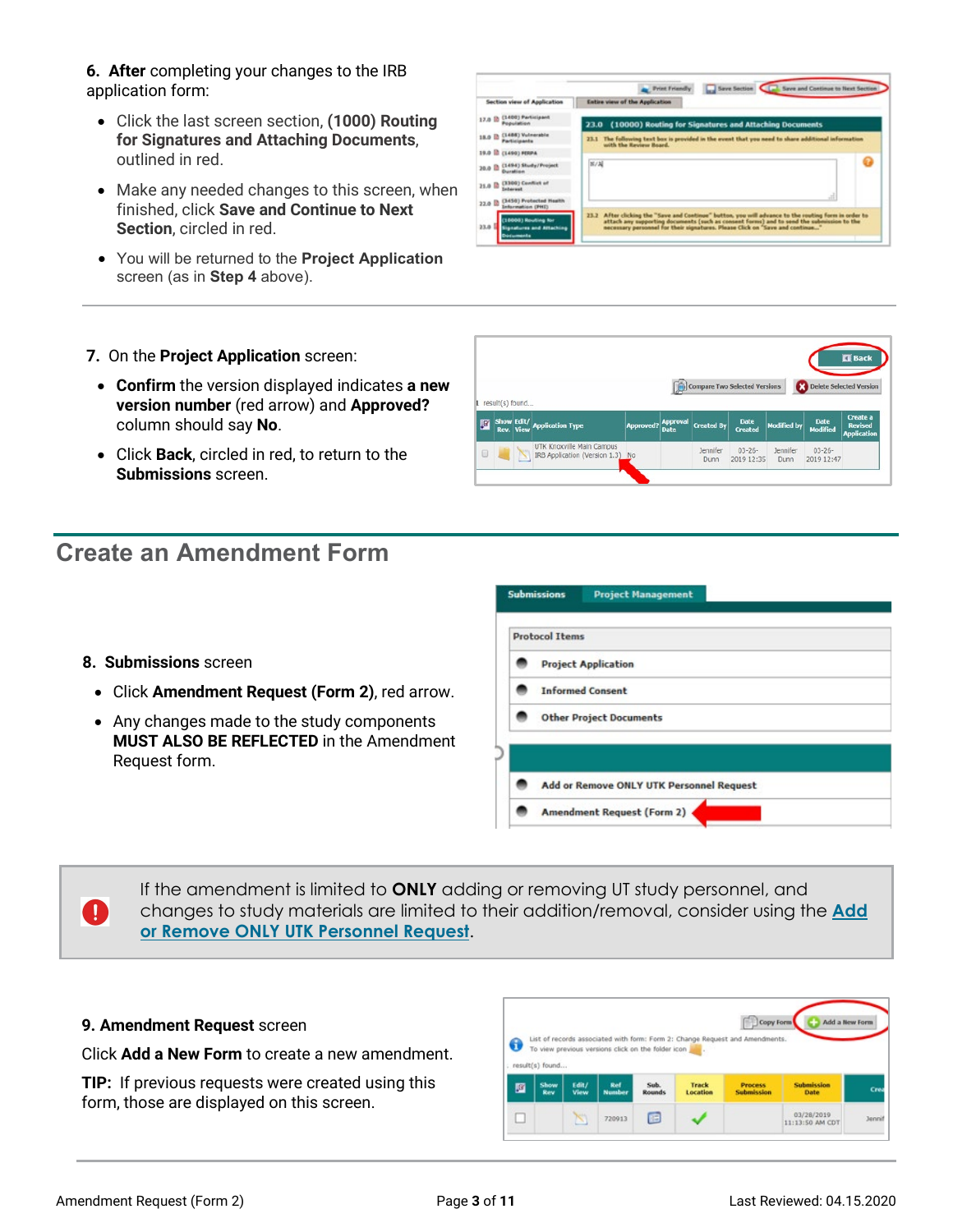- **10. (800) UTK General Study/Project Information**
	- **Item 1.1**: Basic study information (e.g., IRB number, title, PI name) is displayed. No changes need to be made in this section.
	- **Item 1.2**: Change to Study Title
	- **Item 1.3**: Changes to IRB application, consent forms and other materials
	- Click **Save and Continue to Next Section**.

**TIP**: This form is dynamic and branches to different screen sections based on your responses.

| My Workspaces<br>ы                                           | <b>Amendment</b><br>UTK TRB-19-05165-XP<br><b>IRB Number:</b><br><b>Project Assistant</b><br><b>Request (Form 2)</b><br>PE: Hamhberoer, Kristine Kay<br>- (Version 1.0) |
|--------------------------------------------------------------|-------------------------------------------------------------------------------------------------------------------------------------------------------------------------|
| <b>Print Friendly</b>                                        | <b>Refresh Constant Fields</b><br><b>Save Section</b><br>Save and Continue to Next Section                                                                              |
| Section view of the Form                                     | <b>Entire view of the Form</b>                                                                                                                                          |
| (100) UTK General<br>1.0<br><b>Study/Project Information</b> | (100) UTK General Study/Project Information<br>1.0                                                                                                                      |
| (200) Revisions of the<br>2.0<br>Study/Project Application   | 1.1 Your protocol information below is read-only. If any of the information is incorrect<br>revise your application to correct it.                                      |
| (400) Revisions to English<br>3.0<br>Consent Form(s)         | (rev. 09/04/2019)                                                                                                                                                       |
| (600) Revisions to Non-<br>4.0<br>English Consent Form(s)    | <b>IRS Number</b>                                                                                                                                                       |
| (700) Add New Non-<br>5.0<br>English Consent Form(s)         | UTK IRB-19-05165-XP                                                                                                                                                     |
| (800) Foreign Language<br>6.0<br>Certification               | Study/Project Title:<br>Test of Linked Stipulations                                                                                                                     |
| 7.0<br>(900) Other Changes                                   | Principal Investigator:                                                                                                                                                 |
| (1000) Risk/Benefit<br>8.0                                   | Kristine Kay Hershberoer                                                                                                                                                |
| (1100) Explain<br>0.0<br><b>Risk/Benefit Profile</b>         | Key Study/Project Personnel:                                                                                                                                            |
| (1200) Attach Additional<br>10.0 m<br>Decuments              | Dr. Gina Owens, Ph.D., Dr. Tami Hodges Wyatt                                                                                                                            |
| (1300) UTK Additional<br>11.0<br>Information                 | Departmentist:<br>UTK - University-wide administration - Office of Research and Engagement                                                                              |

**11. (810) Revisions of Study Application** – This section appears only if one of the first three options is checked in **Step 10** (**picture A**).

**Item 2.1**: Click **Add a new row** (red arrow) for each change being made to the IRB Application (**picture B**).





**In each row**, include the following information for that change (**picture C** on right).

- Section Number/Title
- Describe Revision
- Rationale for Revision



**Item 2.2**: Click the **Click here to attach the application** button (red arrow).**Attach Study/Project Application** D  $2.2$ Please click on the bar below to open the currently IRB-approved study/pr **CREATE a new version of it.** Cick here to attach the application. No Application has been associated with this submission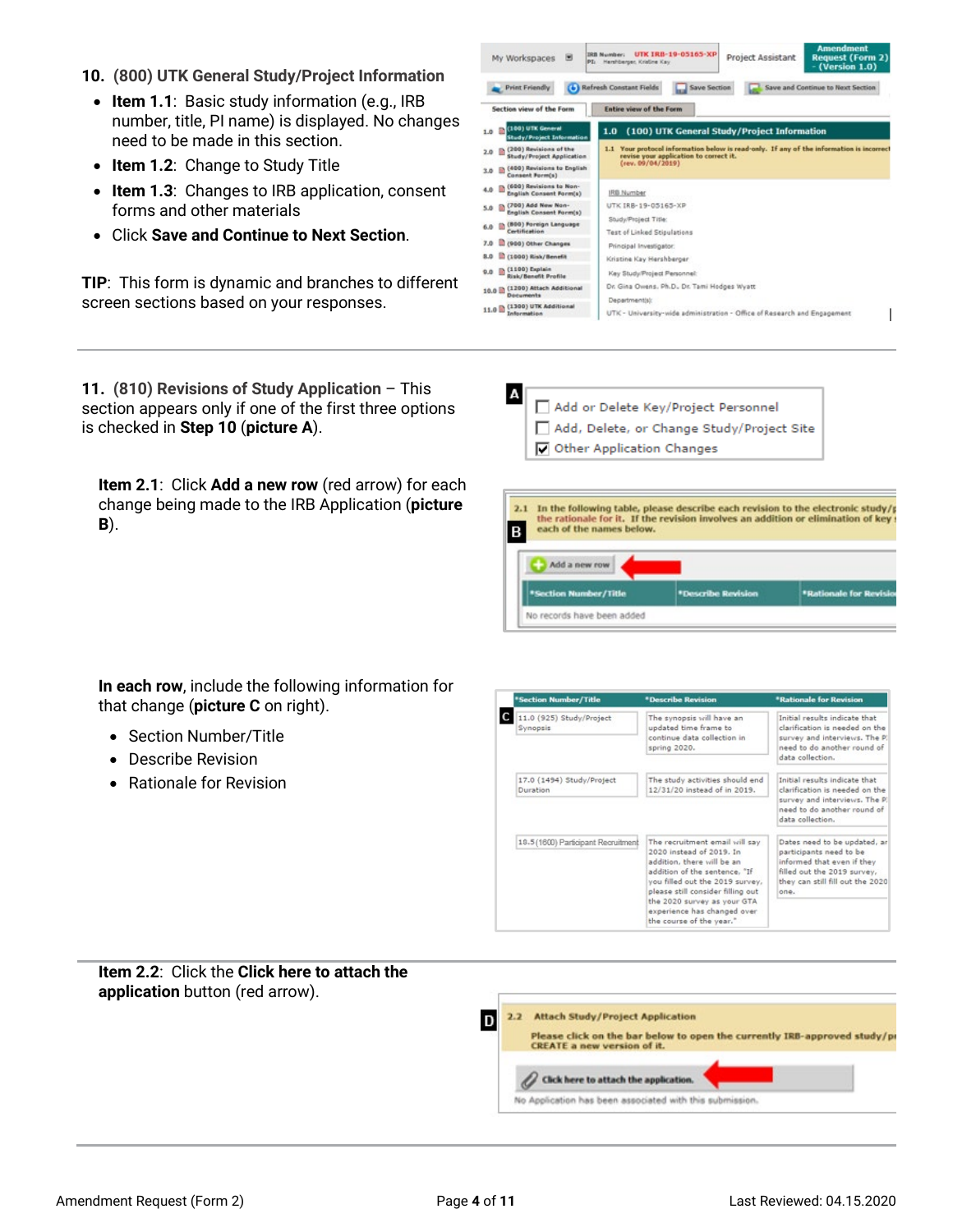#### **12. Attaching Project Application**

**A.** In the new window, the most recent version of the IRB application will be displayed (**picture A** on right).

- Click the button under the **Select** column for the version that includes the changes reflected in this Amendment Request form. That version will say **No** (red arrow) under the **Approved?** column.
- Click **Save Attachment**. You will then be returned to the **Amendment Request** form.

**B.** If the application **was not already revised**, the first version listed will say **Yes** under the **Approved?** column **(picture B** on right).

- Click under the **Create a Revised Application** column, circled in red.
- Follow **Steps 4 – 6** in the previous section of this document.
- When you return to this **Attaching Project Application** window (**picture A** above right), **confirm** the version has a **new version number** (**picture A** above right, red arrow). That version will say **No** under the **Approved?** column.
- Follow the bullets under **12A** above.

**13.** On **(810) Revisions of Study Application,** after the revised IRB application is attached.

• Click **Save and Continue to Next Section**.



|            |              |               | <b>Attaching Project Application</b>                                             |                 |                                           |
|------------|--------------|---------------|----------------------------------------------------------------------------------|-----------------|-------------------------------------------|
|            | Sele         |               | he application that you would like to attach and then click Save Attachment<br>В |                 | <b>Save Attachmen</b>                     |
| Select     | Show<br>Rev. | Edit/<br>View | <b>Form Name</b>                                                                 | <b>Approved</b> | Create a<br>Revised<br><b>Application</b> |
| $\cup$     |              | w             | UTK Knoxville Main Campus IRB Application (Version 1.3)                          |                 | <b>Add Revisio</b>                        |
| $\cup$     |              | 圏             | UTK Knaxville Main Campus IRB Application (Version 1.2)                          | <b>Yes</b>      | <b>Add Revisio</b>                        |
| $\bigcirc$ |              | N             | UTK Knoxville Main Campus IRB Application (Version 1.1)                          | No.             | Ε۶<br><b>Add Revisio</b>                  |
| $\cup$     |              | <b>Nº</b>     | UTK Knoxville Main Campus IRB Application (Version 1.0)                          | No              | cм<br><b>Add Revisio</b>                  |

**TIP:** View past versions by clicking the **folder** icon (red arrow) under the Show Rev. column





- **14. (400 - 800) Changes to Consent Form(s)**
	- Describe the changes made to each consent form applicable to this amendment request.
	- Upload the revised consent forms.
	- When finished, click **Save and Continue to Next Section**.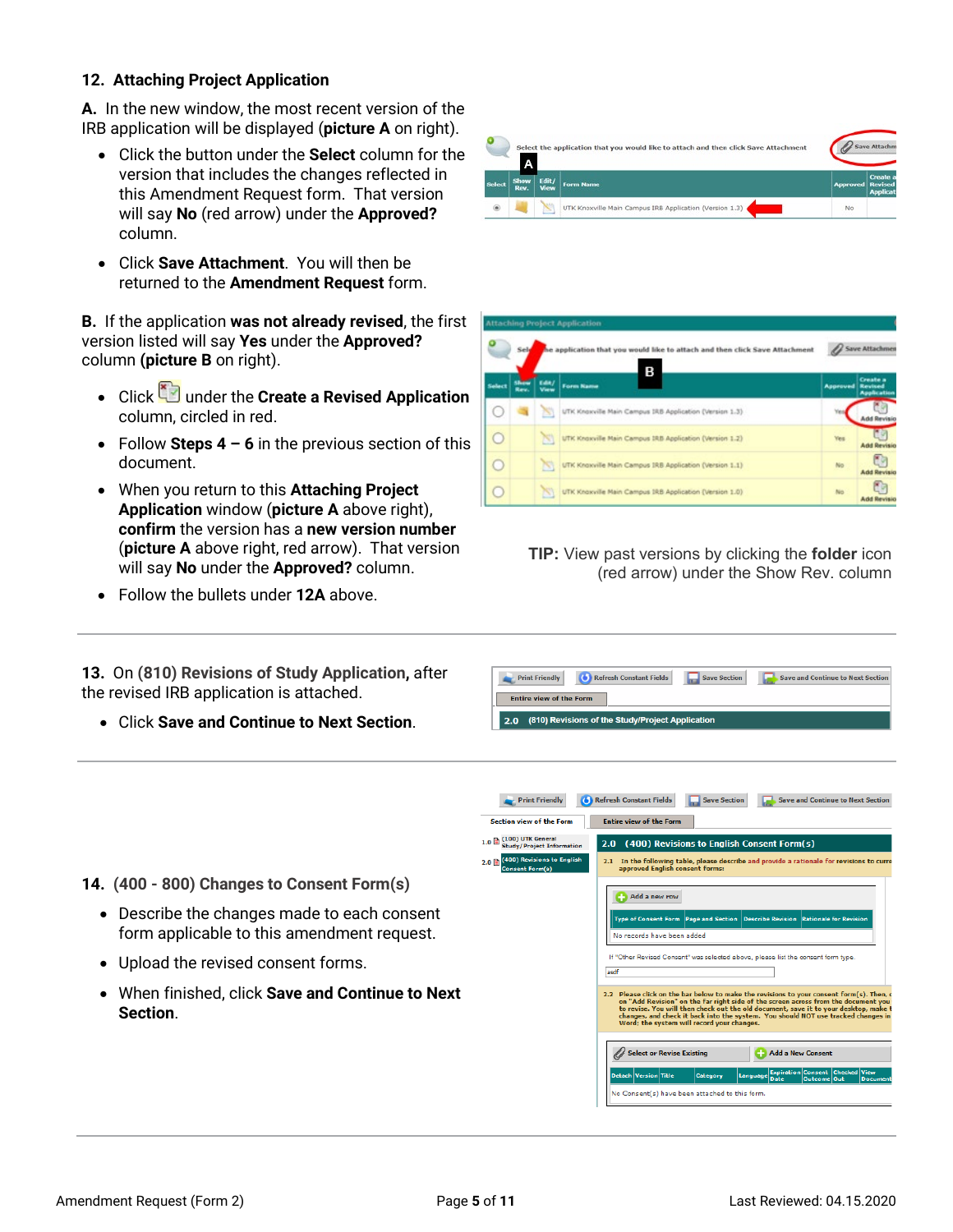#### **15. (900) Other Changes**

Include changes made to other study materials such as recruitment, screening, interview scripts, data collection sheets/instruments, etc.

- Describe the changes made.
- Upload the revised documents.
- When finished, click **Save and Continue to Next Section**.

| 6.0. |                          | (900) Other Changes                                    |                                                                                                                                                                                                                                                                                                                                                                                                        |                           |                             |                               |                   |
|------|--------------------------|--------------------------------------------------------|--------------------------------------------------------------------------------------------------------------------------------------------------------------------------------------------------------------------------------------------------------------------------------------------------------------------------------------------------------------------------------------------------------|---------------------------|-----------------------------|-------------------------------|-------------------|
|      |                          | previous categories and the rationale for the changes. | 6.1 Describe and provide a rationale for other changes to your study/project including the addition of and/or changes to recruitmen<br>materials, surveys/assessments, data collection instruments, etc. Please also describe any other changes not covered by the                                                                                                                                     |                           |                             |                               |                   |
|      | andfaf<br>changes.       |                                                        | 6.2 If you are making revisions to existing documents, please click on the bar below. Then, click on "Add Revision" on the far right :<br>of the screen across from the document you wish to revise. You will then check out the old document, save it to your desktop.<br>make the changes, and check it back into the system. You should NOT use tracked changes in Word: the system will record you |                           | .d                          |                               |                   |
|      |                          | ect or Revise Existing                                 | Add a New Document                                                                                                                                                                                                                                                                                                                                                                                     |                           |                             | <b>Add Hultiple Documents</b> |                   |
|      | <b>Detach</b><br>Version | Tible                                                  | Category                                                                                                                                                                                                                                                                                                                                                                                               | <b>Expiration</b><br>Date | <b>Document</b><br>Outstand | <b>Checked Out</b>            | View<br>Distument |
|      |                          | No Document(s) have been attached to this form.        |                                                                                                                                                                                                                                                                                                                                                                                                        |                           |                             |                               |                   |

- **16. (845) Explain Risk/Benefit Profile**
	- Describe how the changes impact the study's risk/benefit assessment. If there is no change, that should be stated.
	- When finished, click **Save and Continue to Next Section**.

| <b>Refresh Constant Fields</b><br><b>Save Section</b><br><b>Print Friendly</b><br>Save and Continue to Next Section<br><b>Entire view of the Form</b> |
|-------------------------------------------------------------------------------------------------------------------------------------------------------|
| (845) Explain Risk/Benefit Profile<br>3.0                                                                                                             |
| 3.1 * Please explain how the risk-benefit profile has changed.                                                                                        |
| G                                                                                                                                                     |
|                                                                                                                                                       |

#### **17. Section 850 Attach Additional Documents**

- Describe any other documents you may include such as site authorization letters, letters of support, etc.
- Upload any applicable documents.
- When finished, click **Save and Continue to Next Section**.

| <b>Print Friendly</b>                                                                            |                                                              | <b>Refresh Constant Fields</b> | <b>Save Section</b>       |                               |                | <b>Save and Continue to Next Section</b> |
|--------------------------------------------------------------------------------------------------|--------------------------------------------------------------|--------------------------------|---------------------------|-------------------------------|----------------|------------------------------------------|
| <b>Entire view of the Form</b>                                                                   |                                                              |                                |                           |                               |                |                                          |
| 4.0                                                                                              | (850) Attach Additional Documents                            |                                |                           |                               |                |                                          |
| 4.1                                                                                              | * Please indicate if you are attaching additional documents: |                                |                           |                               |                |                                          |
|                                                                                                  | I am attaching additional documents.                         |                                |                           |                               |                |                                          |
|                                                                                                  | I have no additional documents to attach.                    |                                |                           |                               |                |                                          |
| If you are attaching additional documents, please list the name of and reason for each document: |                                                              |                                |                           |                               |                |                                          |
|                                                                                                  |                                                              |                                |                           |                               |                |                                          |
|                                                                                                  |                                                              |                                |                           |                               |                |                                          |
|                                                                                                  |                                                              |                                |                           |                               |                |                                          |
|                                                                                                  |                                                              |                                |                           |                               |                |                                          |
|                                                                                                  |                                                              |                                |                           |                               |                |                                          |
|                                                                                                  |                                                              |                                |                           |                               |                |                                          |
| <b>Add a New Document</b>                                                                        |                                                              |                                |                           | <b>Add Multiple Documents</b> |                |                                          |
| Detach   Version   Title                                                                         |                                                              | <b>Category</b>                | <b>Expiration</b><br>Date | <b>Document</b>               | <b>Checked</b> | <b>View</b><br><b>Document</b>           |
| No Document(s) have been attached to this form.                                                  |                                                              |                                |                           | <b>Outcome</b>                | Out            |                                          |

#### **18. Section 5.0 UTK Additional Information**

- Identify any additional information related to the submission that you want the IRB to know.
- When finished, click **Save and Continue to Next Section**.

| <b>Print Friendly</b><br><b>Refresh Constant Fields</b><br><b>Save Section</b><br><b>Entire view of the Form</b>                                                                                                                                                                       |                                                                                                                                                                                                                                                                                                                                                              |
|----------------------------------------------------------------------------------------------------------------------------------------------------------------------------------------------------------------------------------------------------------------------------------------|--------------------------------------------------------------------------------------------------------------------------------------------------------------------------------------------------------------------------------------------------------------------------------------------------------------------------------------------------------------|
| <b>UTK Additional Information</b><br>5.0                                                                                                                                                                                                                                               |                                                                                                                                                                                                                                                                                                                                                              |
| 5.1<br>regarding your project with the Review Board.                                                                                                                                                                                                                                   |                                                                                                                                                                                                                                                                                                                                                              |
|                                                                                                                                                                                                                                                                                        |                                                                                                                                                                                                                                                                                                                                                              |
| 5.2 NOTE: If you are revising your project to include a new principal investigator, co-principal<br>investigator, or co/sub-investigator, you MUST route this revision to him/her for an electronic<br>If you have any questions on this process, please call the IRB at 865-974-7697. |                                                                                                                                                                                                                                                                                                                                                              |
|                                                                                                                                                                                                                                                                                        | Save and Continue to Next Section<br>The following text box is provided in the event that you need to share any additional information<br>signature for approval of the project, as submitted with this revision. If a new principal or co-princip<br>investigator is added, he/she must also read and agree to the principal investigator responsibilities. |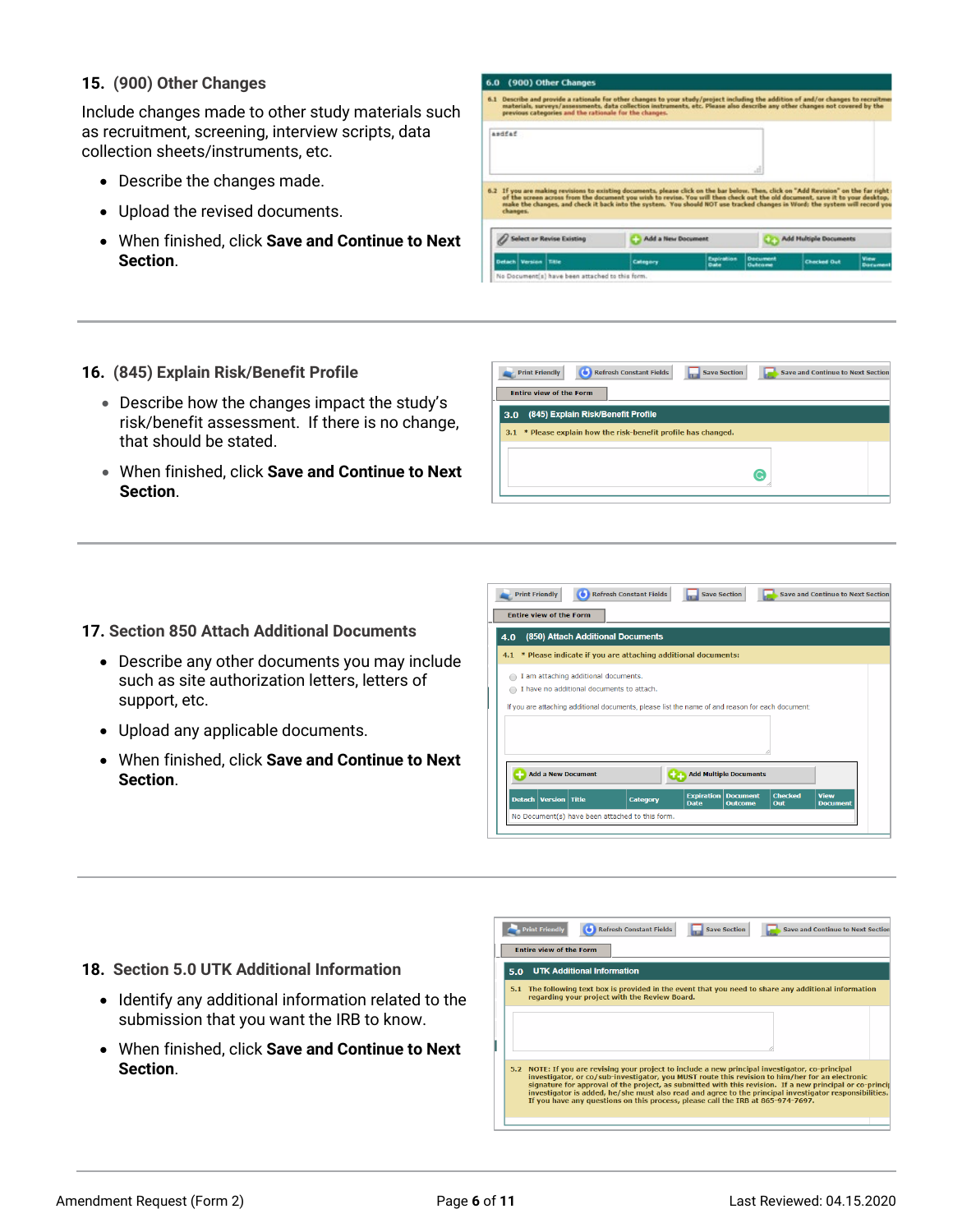#### **19. Form Completed** screen

- Either the PI **or** another investigator (co/sub or co-PI) must click **Signoff and Submit**.
- Then users are routed to the **Setup Signoff Submission Routing** screen.

**TIP:** If study personnel other than an investigator completes the form, only the **Exit Form** button appears. The PI then must open the form and click **Signoff and Submit**.



### **Required Routing and Submission Signoffs**

#### **20. Setup Signoff Submission Routing**

- Click **Yes IF**:
	- o an investigator (co/sub or co-PI) **is added**;
	- o a Faculty Advisor **is added**; or
	- o a **new** PI is replacing the existing PI.
- Otherwise, click **No**.
- Click **Save and Continue** (circled in red).

#### **21. Select Key Personnel for Routing and Signoff**

- Check the boxes (red arrow) for:
	- o Either the PI **or** other investigator (co/sub or co-PI) who will sign off on the submission;
	- o **All newly added** investigators (co/sub or co-PI), if any;
	- o **Newly added** Faculty Advisor, if any, and
	- o **Newly added** PI, if any.
- Click **Save and Continue** (circled in red).



My Workspaces E Project Assistant Setup Signoff

Does this submission require additional routing for approval?

TES - Click YES to select additional personnel for routing. MO - Click NO to bypass selecting additional personnel for routing

#### **22. Setup Signoff Submission Routing – Additional Personnel**

- No additional study personnel are required for amendment submissions.
- Click **Save and Continue** (circled in red).

| My Workspaces                                                    | Project Assistant | <b>Setup Signoff Submission Routing</b>                                              |                             | <b>TLaset</b>                                                         |  |
|------------------------------------------------------------------|-------------------|--------------------------------------------------------------------------------------|-----------------------------|-----------------------------------------------------------------------|--|
|                                                                  |                   | <b>Return to Previous Screen</b>                                                     | Add signoff                 | Save and Continue                                                     |  |
| Select the additional personnel required for routing and signoff |                   |                                                                                      |                             |                                                                       |  |
|                                                                  |                   |                                                                                      |                             |                                                                       |  |
|                                                                  |                   | Check the boxes next to the names of the personnel required for routing and signoff. | <b>Screen Instructions:</b> |                                                                       |  |
| Order Approved Name/Role<br><b>Jes</b>                           |                   |                                                                                      |                             | This screen enables the selection.<br>of personnel required to review |  |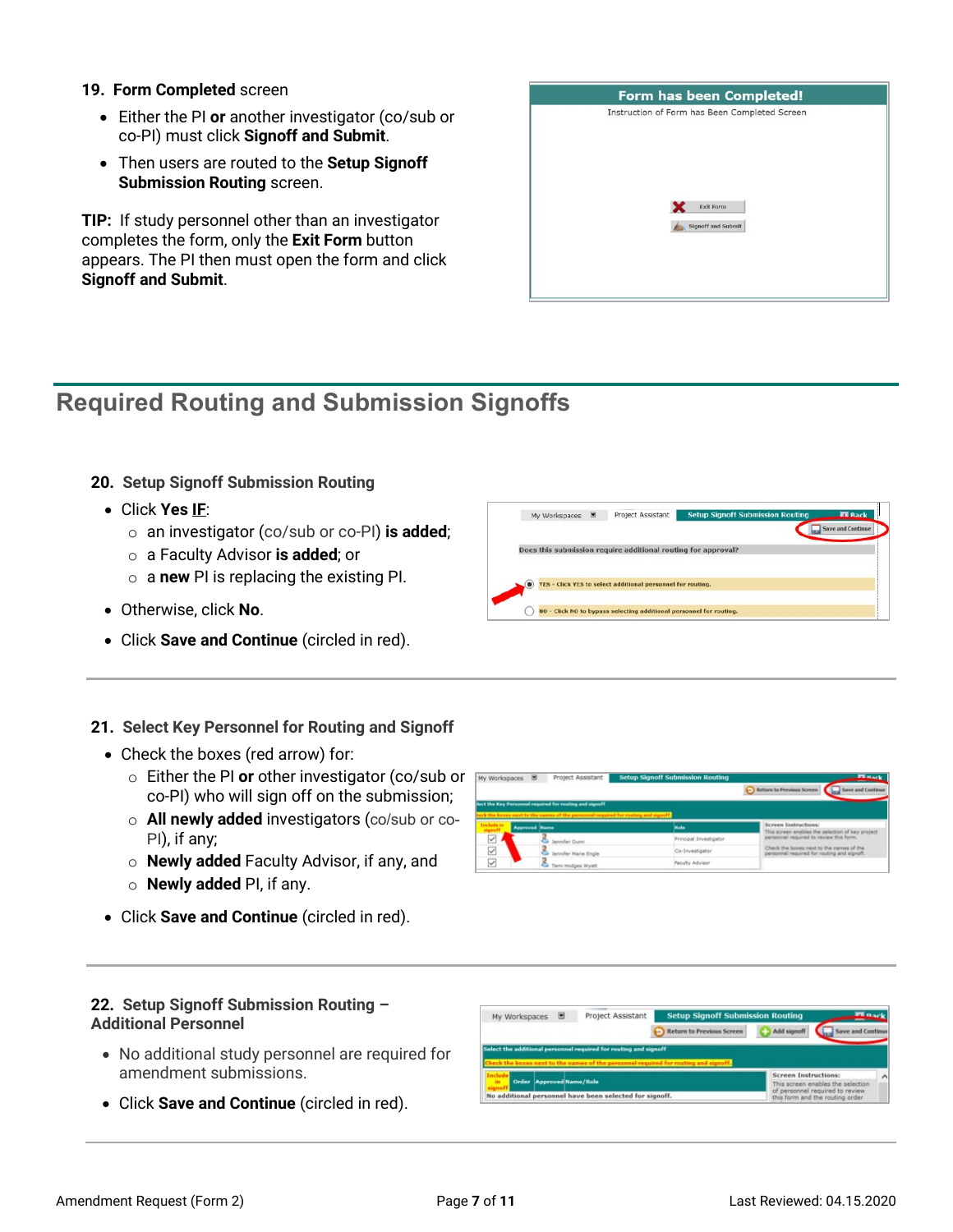#### **23. Routing Confirmation**

If all required individuals are listed, and the routing order, if needed, is correct:

- Click **Yes** in far right column (green arrow).
- Click **Save and Continue**.

**TIP**: Failure to obtain the required signoffs will result in the submission being returned to the PI without review.



|                                                                                                                                                                                                                                                                                                                                | My Workspaces                                                                                                 |                                                                                                                                                                                                                                                                                                                                                                                                                                                                                                                                                                        | <b>Project Assistant</b>                                                                                   | <b>Submission Routing</b><br><b>Signoff</b>      | <b>El Back</b>      |
|--------------------------------------------------------------------------------------------------------------------------------------------------------------------------------------------------------------------------------------------------------------------------------------------------------------------------------|---------------------------------------------------------------------------------------------------------------|------------------------------------------------------------------------------------------------------------------------------------------------------------------------------------------------------------------------------------------------------------------------------------------------------------------------------------------------------------------------------------------------------------------------------------------------------------------------------------------------------------------------------------------------------------------------|------------------------------------------------------------------------------------------------------------|--------------------------------------------------|---------------------|
|                                                                                                                                                                                                                                                                                                                                | Submission Reference 718471<br><b>Number:</b>                                                                 |                                                                                                                                                                                                                                                                                                                                                                                                                                                                                                                                                                        | Project Title: iMedRIS Form Development for Production                                                     |                                                  | <b>Save Signoff</b> |
| 24. Submission Routing Signoff                                                                                                                                                                                                                                                                                                 |                                                                                                               |                                                                                                                                                                                                                                                                                                                                                                                                                                                                                                                                                                        |                                                                                                            |                                                  | Printable           |
| • View a document by clicking on it.<br>• If you want to print documents as a PDF<br>Check the box next to each document<br>$\cap$<br>you want to print.<br>Click <b>Printable Version</b> PDF button<br>(blue arrow).<br>If everything is in order:<br>• Click Approve (red arrow).<br>• Click Save Signoff (circled in red). | <b>Submission Form(s):</b>                                                                                    | Include<br>Submission Component Name - Version<br>in.<br><b>PDF Packet</b><br><b>Submission Form(s)</b><br>Pre-Review Correction Form - University of Tennessee - Knoxville IRB -<br>(Version 1.0)<br>Routing Form for Form 1: Initial Review Submission Form - (Version 1.0)<br><b>Application</b><br>UTK Knoxville Main Campus IRB Application - (Version 1.1)<br>Document(s)<br>Miscellaneous Corrections to IRB Application - 11.29.2018 - (Version 1.0)<br>Category: -- none--<br>Pop-up Windows - Consent Document Add - Project Document Add -<br>(Version 1.2) |                                                                                                            | Version                                          |                     |
| The packet is routed to the IRB after all<br>required personnel have signed off.                                                                                                                                                                                                                                               | <b>Kristine Kay</b><br>Hershberger as<br>Principal Investigator<br>do you Approve or<br>Deny this submission? | Approve                                                                                                                                                                                                                                                                                                                                                                                                                                                                                                                                                                | 468 Funding - (Version 1.2)<br>1600 Recruitment - (Version 1.2)<br>2000 Risks and Benefits - (Version 1.2) | 2800 Privacy and Confidentiality - (Version 1.2) |                     |

**25.** After the submission package is sent to the IRB, users can check the status of their submission on the **Amendment Request** screen.



| 6 |                    |               |                                                    |                       |                          | List of records associated with form: Form 2: Change Request and Amendments. |                           |                   |
|---|--------------------|---------------|----------------------------------------------------|-----------------------|--------------------------|------------------------------------------------------------------------------|---------------------------|-------------------|
|   | result(s) found    |               | To view previous versions click on the folder icon |                       |                          |                                                                              |                           |                   |
|   |                    |               |                                                    |                       |                          |                                                                              |                           |                   |
|   |                    |               |                                                    |                       |                          |                                                                              |                           |                   |
| 圓 | Show<br><b>Rev</b> | Edit/<br>View | Ref<br><b>Number</b>                               | Sub.<br><b>Rounds</b> | <b>Track</b><br>Location | <b>Process</b><br><b>Submission</b>                                          | <b>Submission</b><br>Date | <b>Created By</b> |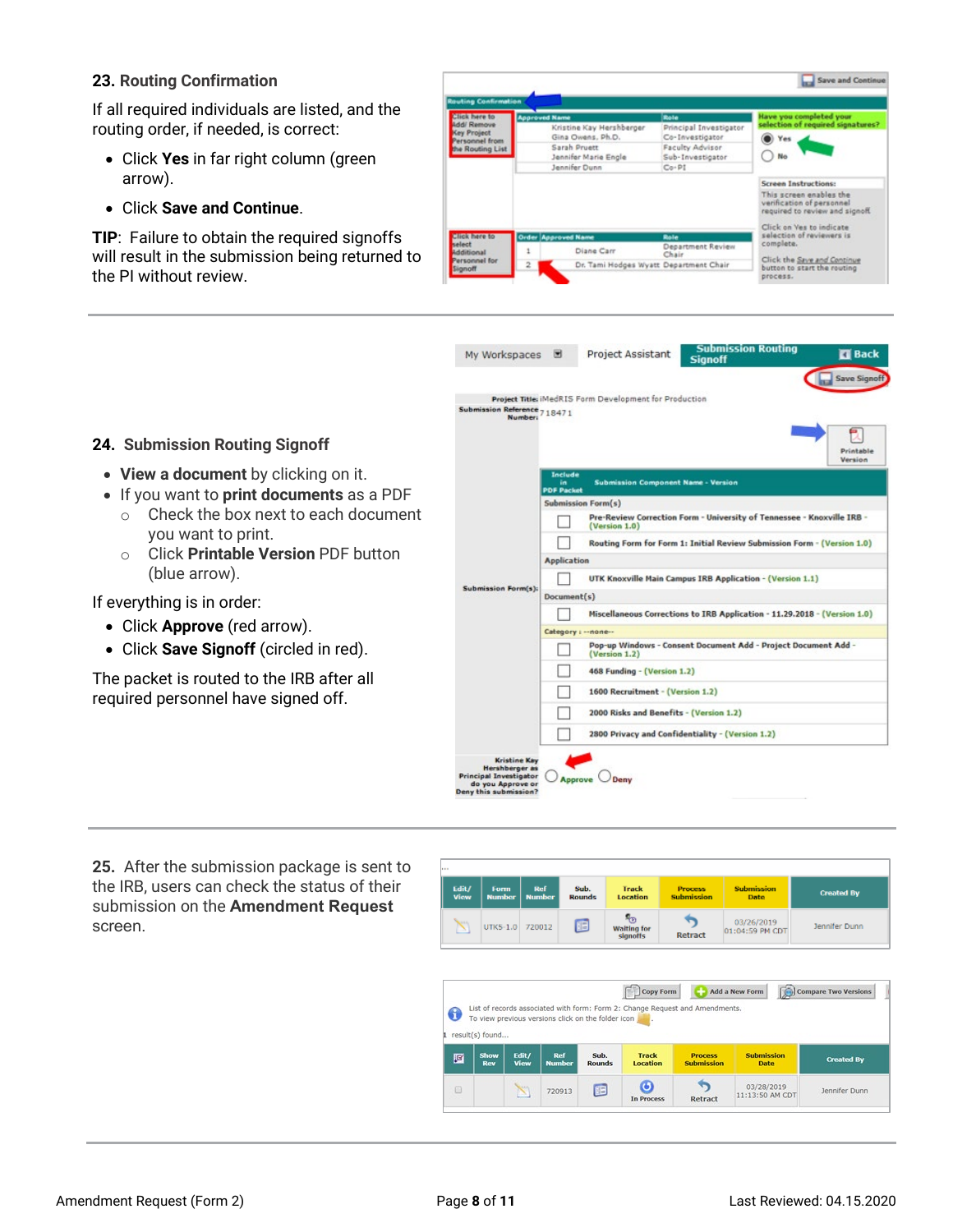# **Revise Existing Documents vs Adding New Documents**

| TIP | <b>Changes to Existing Documents</b>                                                                                                                                                                                                                                                                          |  |  |  |  |  |  |
|-----|---------------------------------------------------------------------------------------------------------------------------------------------------------------------------------------------------------------------------------------------------------------------------------------------------------------|--|--|--|--|--|--|
|     | If you need to replace existing documents with revised versions, always use the<br>(add/create revision icon) or $\left \frac{1}{2}\right $ Create a new version (button) when making those changes.                                                                                                          |  |  |  |  |  |  |
|     | Examples of these changes include revising study procedures in consent forms, revise<br>recruitment material, updating surveys to remove or add questions, etc.                                                                                                                                               |  |  |  |  |  |  |
|     | Benefits include:                                                                                                                                                                                                                                                                                             |  |  |  |  |  |  |
|     | When used with Word documents, an iMedRIS comparison tool automatically<br>$\bullet$<br>displays differences between multiple versions of the same documents.                                                                                                                                                 |  |  |  |  |  |  |
|     | The IRB can quickly identify differences between the previous and revised versions<br>$\bullet$<br>of your document which can speed up the review process.                                                                                                                                                    |  |  |  |  |  |  |
|     | New version numbers are automatically assigned to the revised documents (e.g., 1.0)<br>$\bullet$<br>to $1.1$ ).                                                                                                                                                                                               |  |  |  |  |  |  |
|     | Quickly identify the current version of your documents.<br>$\bullet$                                                                                                                                                                                                                                          |  |  |  |  |  |  |
|     | Document version control allows researchers to see what was approved at any<br>$\bullet$<br>particular time during the life of the study.                                                                                                                                                                     |  |  |  |  |  |  |
|     | <b>New Documents</b>                                                                                                                                                                                                                                                                                          |  |  |  |  |  |  |
|     | If you need to <b>add documents</b> that were not previously included in a submission, always use<br>the codd icon) or changed a New Document<br>(button).                                                                                                                                                    |  |  |  |  |  |  |
|     | <b>Example 1:</b> Study was previously approved for only adult participants. The amendment<br>adds teenagers as study participants and an adolescent consent form that includes required<br>elements for parental permission is being added.                                                                  |  |  |  |  |  |  |
|     | <b>Example 2:</b> Study involving participants who do not speak English was previously approved<br>with both Spanish and English versions of the consent document and other materials. Now<br>an amendment is adding a population who speak Mandarin, so materials translated into<br>Mandarin are submitted. |  |  |  |  |  |  |
|     |                                                                                                                                                                                                                                                                                                               |  |  |  |  |  |  |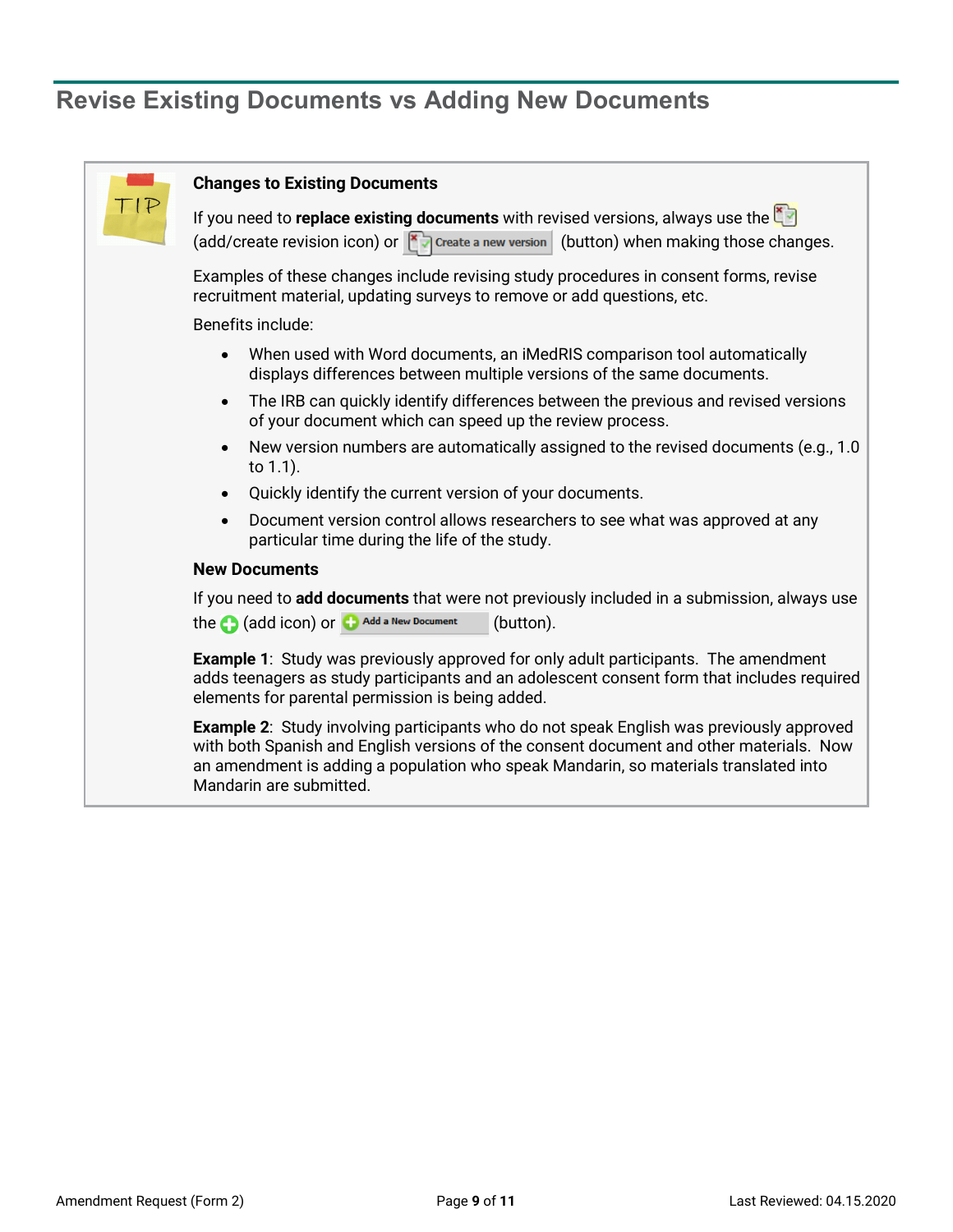### <span id="page-9-0"></span>**What to Include in Your Amendment Request**

#### **Submission Components Requiring Revision**

Study changes must be identified in **BOTH**

1. **Amendment Request form**

**AND**

2. **All related submission components**

#### **Examples:**

- **[IRB Application](#page-1-0)** adding, removing or changing:
- Study title
- Targeted participant population
- Participant eligibility (inclusion/exclusion criteria)
- Recruitment and screening procedures
- Consent procedures
- Study design or procedures (data collection, interventions, analyses, etc.)
- Privacy or confidentiality procedures (data and research document security and storage
- Number of participants to be enrolled
- Participant compensation
- Funding/Sponsor
- Study Sites
- Study personnel or non-UTK collaborators
- Agreements/contracts

**[Informed Consent Documents](https://irb.utk.edu/imedris-guides/)** – if enrollment is ongoing:

- Adding consent documents for a new population
- Revising consent documents for existing population to add/change study procedures or changing number of study visits or data collection points, etc.
- Change in listed study personnel

#### **[Other Project Documents](https://irb.utk.edu/imedris-guides/)** – adding or changing:

- Recruitment materials, SONA posting, etc.
- Data collection instruments, interview scripts, etc.
- Materials used for interventions
- Data use agreements and other contracts
- Grant or other funding applications
- Site authorization/Letters of support for new study sites
- Non-UTK IRB approvals for collaborating researchers or study sites having IRBs

#### **Submissions Screen**

- Click **[A. Project Application](#page-1-0)** to revise the IRB Application.
- Click **[B. Informed Consent](https://irb.utk.edu/imedris-guides/)** to revise/add consent documents.
- Click **[C. Other Project Documents](https://irb.utk.edu/imedris-guides/)** to revise/add other study related materials.

| <b>Protocol Items</b>           |                      |
|---------------------------------|----------------------|
| A<br><b>Project Application</b> | <b>Submissions</b>   |
| B<br><b>Informed Consent</b>    | <b>Project Corre</b> |
| <b>Other Project Documents</b>  |                      |